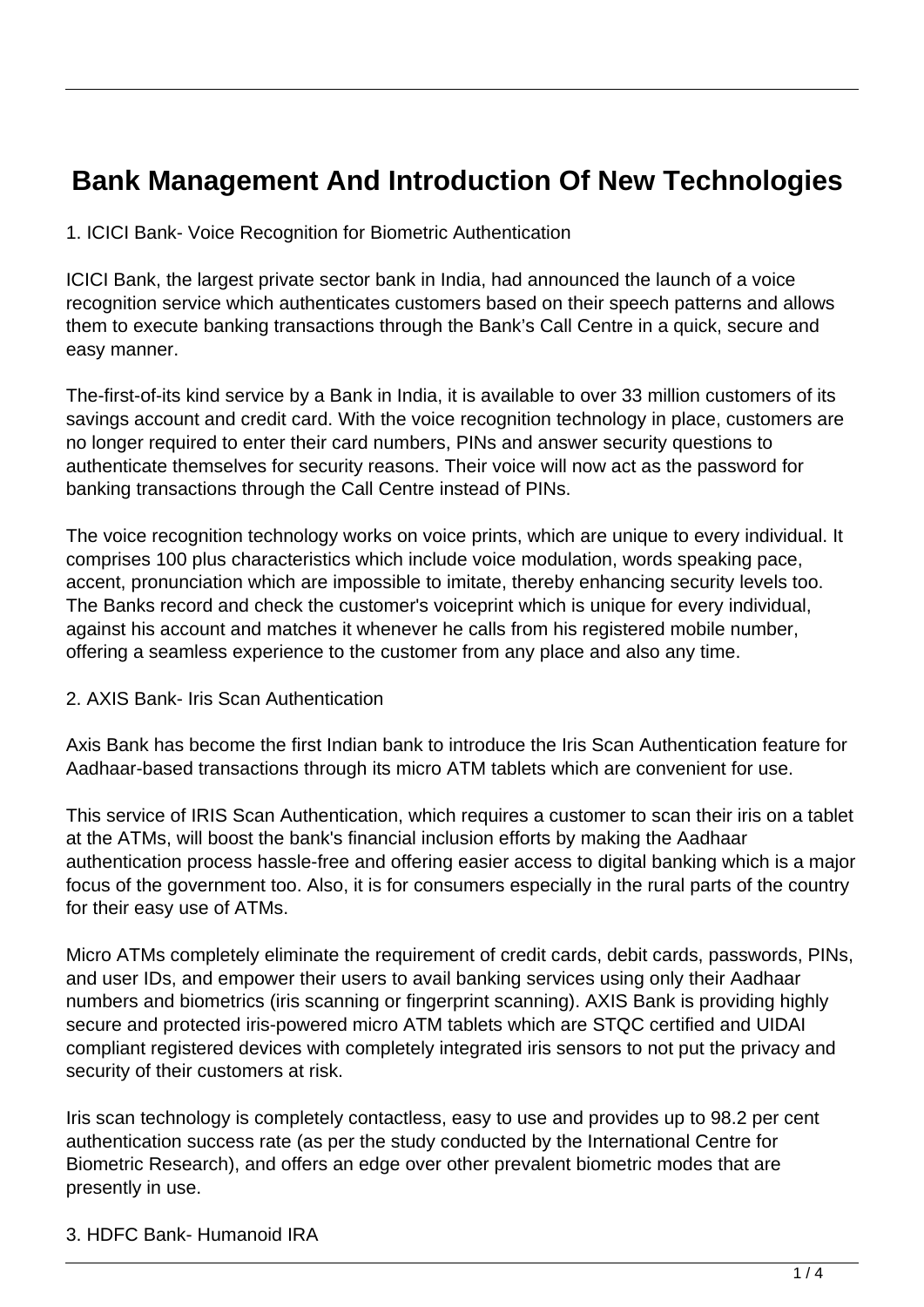India's largest private sector bank by assets, HDFC Bank has become India's first bank to deploy a robot inside their branch and offices for quality customer service purposes. This interactive and efficient functioning humanoid robot, named IRA or Intelligent Robotic Assistant will be able to welcome/greet customers, and then offer a list of banking services which that customer can get accomplished with inside that branch.

HDFC has deployed this robot inside Mumbai's Kamala Mills branch, and this interactive humanoid can guide the incoming customer towards many of these banking operations such as Cash Deposit, Foreign Exchange, Loan services, etc. Once the customer opts for the 'Take Me There' option, the robot will actually take the customer to that particular counter, thereby bringing in ease towards process, saving time and human resources as well.

Nitin Chugh, Country Head, Digital Banking, HDFC Bank in a conference said, "We're excited to announce the deployment of our first humanoid, IRA in the Kamala Mills branch. IRA is quite unique and will serve as a technology demonstrator in the field of artificial intelligence and robotics."

#### 4. HDFC Bank- Eva, Chatbot

Eva, the bank's chatbot is a robot that has a voice that's powered by Amazon's Alexa. The prototype built on Alexa, Amazon's AI-based assistant, was shown to Managing Director Aditya Puri of HDFC Bank in October.

For the present time being, Eva only reads content from a particular website and is able to tell you if there is a bank at a particular location or give information on loans, mutual funds, fixed deposits, and other core banking services. It also recognizes oneself, and asks them what they want to do today and assist them in their tasks of checking account balances, announcing recent transactions performed information and other services.

Eva is not only limited to paying bills of customers or transferring money from one account to another or fetching information. It can also remember when you paid a bill the last time due to its records maintained. In the future, it will remind their customers when the time comes to pay the bills, and if the customers don't have enough balance it will ask them to transfer money to their accounts. Eva Chatbot is recently voted as India's smartest chatbot used in banking industry.

## 5. RBI- Unified Payment Interface (UPI)

Unified Payments Interface (UPI) is an instant and easy real-time payment system developed by the National Payments Corporation of India facilitating inter-bank transactions. The interface is regulated and operated by the Reserve Bank of India and works by instantly transferring funds between two bank accounts on a mobile platform. Unified Payments Interface is a banking system that not only powers multiple banking accounts into a single mobile application (of any participating bank) but also merges several banking features, logical fund routing & merchant payments into one hood. It also serves as the "Peer to Peer" collect request which can be scheduled and paid as per requirement and convenience. Each Bank has and provides its own UPI App for Android, Windows, and iOS mobile platforms. a) Virtual Payment Address (VPA) or UPI ID: Send or request money from/to bank account mapped using VPA. b) Mobile number: Send or request money from/to the bank account mapped using a mobile number. c) Account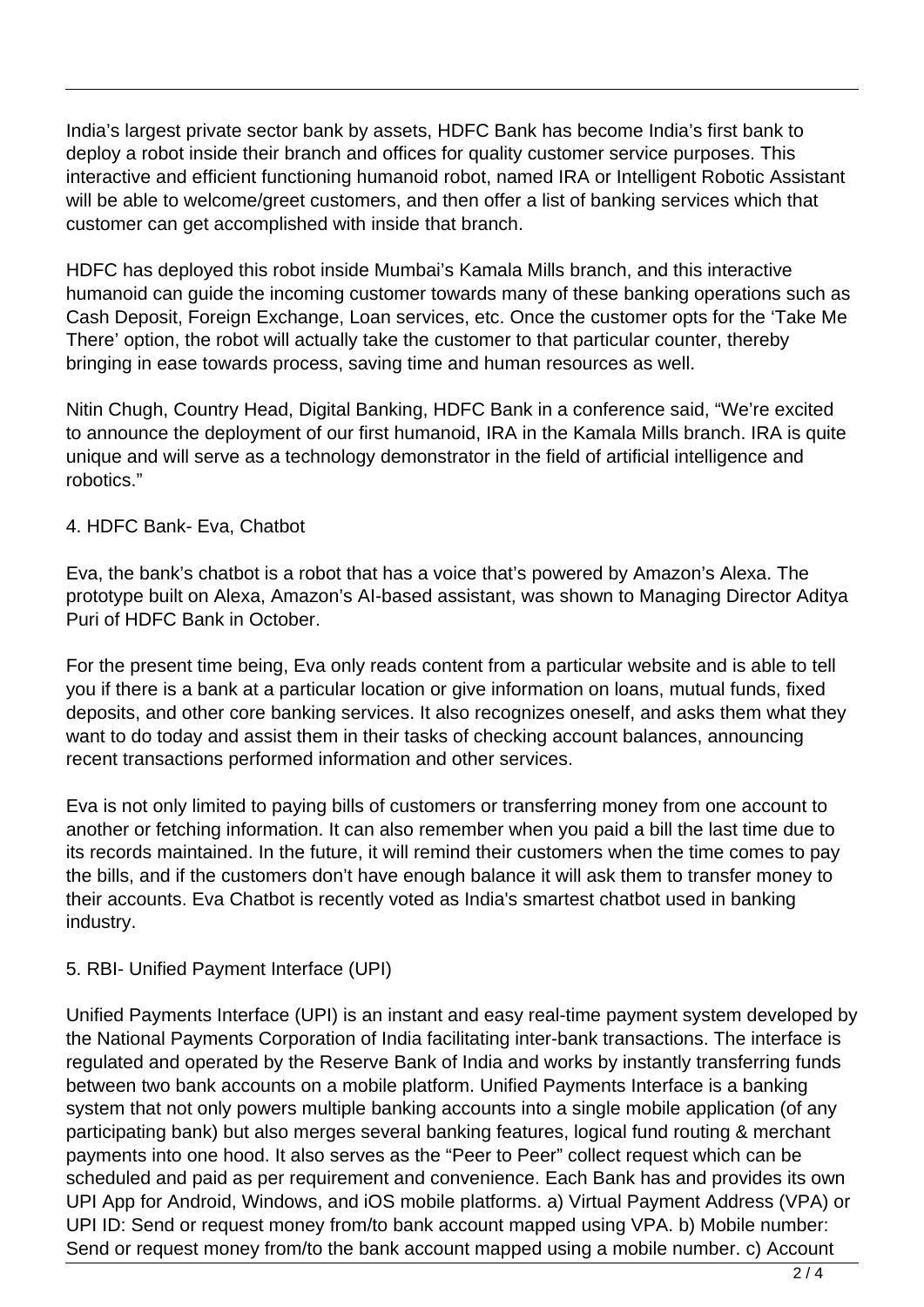number & IFSC: Send money to the bank account. d) Aadhaar: Send money to the bank account mapped using the Aadhaar number. e) QR code: Send money by QR code which has enclosed VPA, Account number, and IFSC or Mobile number.

On August 16, 2018, UPI 2.0 was launched which enabled users to link their Overdraft accounts to a UPI handle.

## 6. SBI- SIA-AI Powered Chat Assistant

SBI, India's largest public sector bank has launched SIA, which is an AI-powered chat assistant that addresses customer enquiries instantly and assist them with everyday banking functions just like a bank authority or representative. SIA was developed by Payjo, a startup based in Silicon Valley and Bengaluru. According to Payjo, since its launch, the Chatbot has answered to millions of queries from thousands of customers which is 25% of the queries and questions handled or uploaded on Google every day. SIA has the capability to handle nearly 10,000 enquiries per second.

Deployment of this size is surprisingly the ?rst of its kind in India and even across the globe. SBI also proudly claims the fact that SIA continuously learns with each interaction and gets better with every query solved. Currently, SAI can address queries based on banking products and services of the particular bank. It is also trained with a large set of past customer queries and issues and is said to efficiently handle frequently asked questions.

## 7. AXIS Bank- National Language Processing & AI App

Axis Bank had just recently launched an Artificial Intelligence & Natural Language Processing (NLP) enabled app, Conversational Banking, to assist customers with their financial and nonfinancial transactions, to answer Frequently Asked Questions (FAQs), and get in contact with the bank for a loan and other products. The main focus is to provide 24×7 assistance, instant gratification, and convenience to our customers in an intuitive and native way.

To help reduce The Turnaround Time (TAT), the bank has used AI across 125 plus processes and cognitive automation in around 90 processes, which needed repetitive manual labor and also consumed much time. Presently, Robotic Process Automation (RPA) is completed for most of the processes, including account maintenance and service to customers, loan disbursements, bulk transaction processing, and ATM support.

Axis bank is seeing significant improvement in its functioning efficiency, time to solve queries, and cost savings. With RPA there's a visible reduction in TAT – savings account opening has reduced by 90 percent, on current accounts by 92 percent, and on other processes by 50 percent-80 percent.

## 8. Yes Bank Partnering with PhonePe

YES BANK which is India's 5th Largest Private Sector Bank, has partnered to launch India's first UPI (Unified Payments Interface) based mobile payments app, in a move aimed mainly to significantly use the disrupting the digital payments landscape across India. The existing digital payment solutions in use today, such as net banking, debit cards and digital wallets force Indian customers to choose between a highly secured plan or an easy payment experience. PhonePe